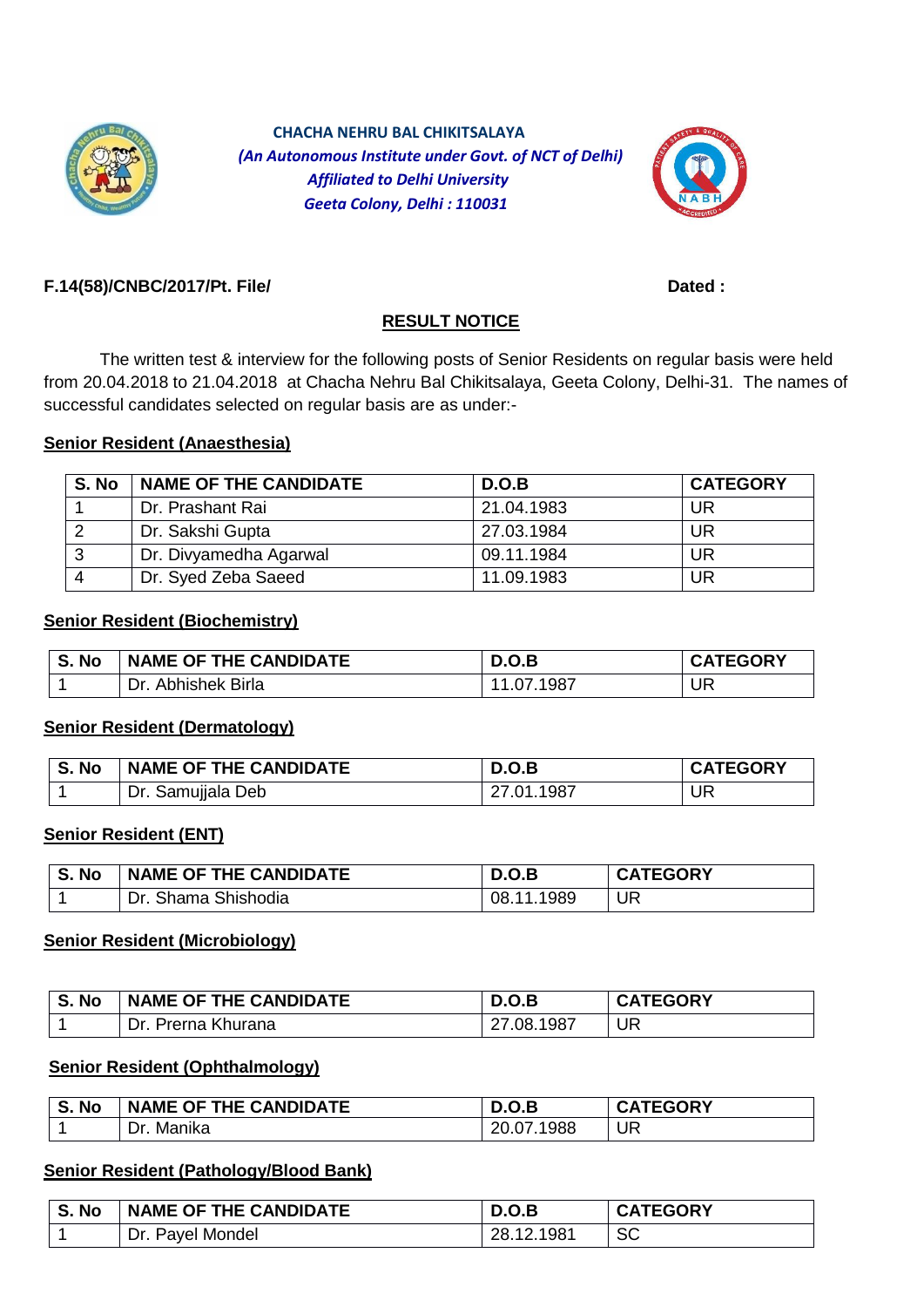## **Senior Resident (Paediatrics)**

| S. No          | <b>NAME OF THE CANDIDATE</b> | D.O.B      | <b>CATEGORY</b> |
|----------------|------------------------------|------------|-----------------|
|                | Dr. Deepty Nauriyal          | 25.12.1986 | <b>UR</b>       |
| $\overline{2}$ | Dr. Bentu Kalyan Gandikota   | 11.08.1990 | <b>UR</b>       |
| 3              | Dr. Renu Kumari              | 27.09.1987 | <b>UR</b>       |
| $\overline{4}$ | Dr. Kaustav Mitra            | 05.09.1988 | <b>UR</b>       |
| 5              | Dr. Ankita Patel             | 21.08.1988 | <b>UR</b>       |
| 6              | Dr. Abhinay Sharma           | 17.11.1987 | <b>UR</b>       |
| $\overline{7}$ | Dr. Ankit Gupta              | 01.09.1987 | <b>UR</b>       |
| 8              | Dr. Vivek Choudhary          | 21.04.1987 | <b>UR</b>       |
| 9              | Dr. Juhi Chouksey            | 17.08.1987 | <b>UR</b>       |
| 10             | Dr. Ojaswi Rana              | 24.05.1990 | <b>UR</b>       |
| 11             | Dr. Anvita Singh             | 10.07.1987 | <b>UR</b>       |

The offer of appointment to the successful candidates are being sent by post. Further, successful candidates are advised to join their duties on the dates as mentioned in their offer of appointment.

Sd/---

 **(PRAVIR JAIN) ADMINISTRATIVE OFFICER**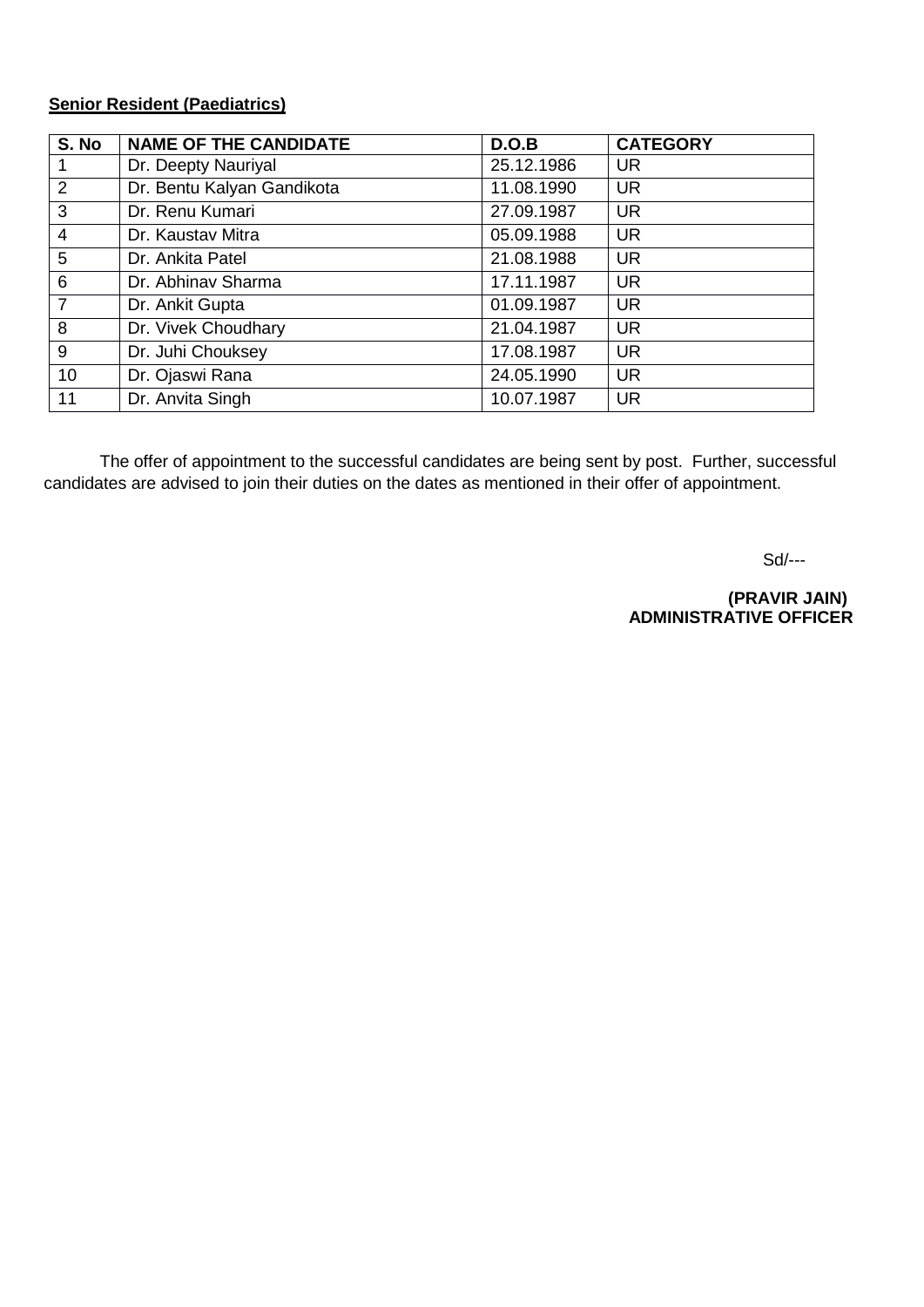### **Merit list of candidates appeared for written test & interview to the post of Senior Resident held from 20.04.2018 to 21.04.2018**

## **Senior Resident (Anaesthesia)**

| <b>S. No.</b> | <b>Name</b>        | <b>DOB</b>  | Category | <b>Total marks obtained</b><br>out of 50 marks |
|---------------|--------------------|-------------|----------|------------------------------------------------|
|               | Prashant Rai       | 21-04-83 UR |          |                                                |
|               | Sakshi Gupta       | 27-03-84 UR |          | 42                                             |
| 3             | Divyamedha Agarwal | 09-11-84 UR |          | 36                                             |
|               | Syed Zeba Saeed    | 11-09-83 UR |          | 35                                             |

### **Senior Resident (Biochemistry)**

| No.<br>S. | <b>Name</b>    | <b>DOB</b> | Category | <b>Total marks obtained</b><br>out of 50 marks |
|-----------|----------------|------------|----------|------------------------------------------------|
|           | Abhishek Birla | 11-07-87   | UR       | 31<br>ັບ                                       |

### **Senior Resident (Dermatology)**

| <b>S. No.</b> | <b>Name</b>         | <b>DOB</b>     | Category  | <b>Total marks obtained</b><br>out of 50 marks |
|---------------|---------------------|----------------|-----------|------------------------------------------------|
|               | Samujjala Deb       | 27-01-87       | <b>UR</b> | 39                                             |
| 2             | Savera Gupta        | $04 - 11 - 90$ | UR        | 37                                             |
| 3             | Niharika Jha        | 22-07-88       | UR        | 35                                             |
| 4             | K. Anusha           | 28-08-88       | UR        | 28                                             |
|               | 5   Padmanabh Gupta | 23-04-87       | UR        | 23                                             |

## **Senior Resident (ENT)**

| <b>S. No.</b>         | <b>Name</b>     | <b>DOB</b> | Category | <b>Total marks obtained</b><br>out of 50 marks |
|-----------------------|-----------------|------------|----------|------------------------------------------------|
|                       | Shama Shishodia | 08-11-89   | -UR      | 40                                             |
| $\mathbf{2}^{\prime}$ | Suparna Roy     | $05-07-86$ | UR       | 36                                             |
| 3                     | Geetu Arora     | 03-06-87   | UR       | 35                                             |
| 4                     | Sazda Bano      | 03-03-86   | UR       | 31                                             |

## **Senior Resident (Microbiology)**

| <b>S. No.</b> | <b>Name</b>    | <b>DOB</b>        | Category | <b>Total marks obtained</b><br>out of 50 marks |  |
|---------------|----------------|-------------------|----------|------------------------------------------------|--|
|               | Prerna Khurana | 27-08-87          | UR       | 45.13                                          |  |
|               | Sujata Lall    | $15 - 06 - 85$ UR |          | 35.47                                          |  |
|               | Garima Gaur    | 27-11-87 UR       |          | 32.47                                          |  |
|               | Sanjana Kumari | 07-06-89 UR       |          | 32.47                                          |  |

## **Senior Resident (Ophthalmology)**

| <b>S. No.</b>  | <b>Name</b>      | <b>DOB</b> | Category | <b>Total marks obtained</b><br>out of 50 marks |
|----------------|------------------|------------|----------|------------------------------------------------|
|                | Manika           | 20-07-88   | UR       | 43                                             |
| 2 <sub>1</sub> | Kritika Chopra   | 07-02-89   | UR       | 41                                             |
| 3,             | Tripti Choudhary | 22-10-87   | UR       | 37                                             |